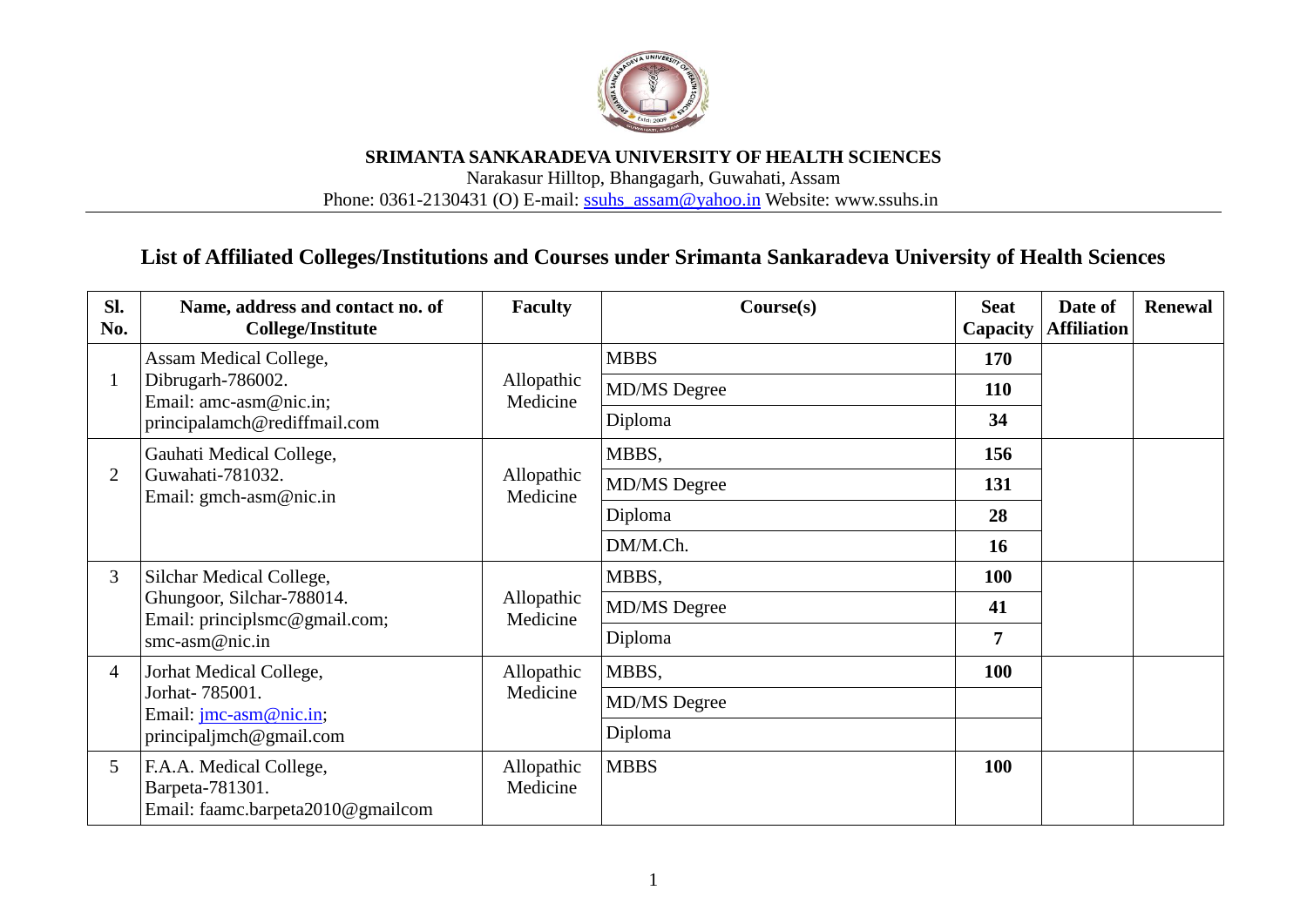| Sl.<br>No.     | Name, address and contact no. of<br><b>College/Institute</b>                                      | <b>Faculty</b>                | Course(s)                | <b>Seat</b><br>Capacity | Date of<br><b>Affiliation</b> | <b>Renewal</b> |  |
|----------------|---------------------------------------------------------------------------------------------------|-------------------------------|--------------------------|-------------------------|-------------------------------|----------------|--|
| 6              | <b>Tezpur Medical College,</b><br>Bihaguri, Tezpur-784010.<br>Email: tmctezpur@gmail.com          | Allopathic<br>Medicine        | <b>MBBS</b>              | 100                     |                               |                |  |
| $\overline{7}$ | Regional Dental College,<br>Guwahati-781032.<br>Email: rdchguwahati@gmail.com                     | Dentistry                     | <b>BDS</b><br><b>MDS</b> | 40<br>10                |                               |                |  |
| 8              | Silchar Dental College,<br>Ghungoor, Silchar-788014.<br>Email:                                    | Dentistry                     | <b>BDS</b>               |                         |                               |                |  |
| 9              | Dibrugarh Dental College,<br>Dibrugarh-786002.<br>Email:                                          | Dentistry                     | <b>BDS</b>               |                         |                               |                |  |
| 10             | Govt. Ayurvedic College,                                                                          | Ayurvedic                     | <b>BAMS</b>              | 50                      |                               |                |  |
|                | Jalukbari, Guwahati-781014.<br>Email: principalgacghy@gmail.com                                   | Medicine                      | MD/MS (Ayur.)            | 12                      |                               |                |  |
| 11             | Assam Homoeopathic Medical College,<br>Nagaon-782002.<br>Email: ahmcnagaon@yahoo.com              | Homoeopathic BHMS<br>Medicine |                          | 50                      |                               |                |  |
| 12             | Dr. J.K. Saikia Homoeopathic Medical<br>College,<br>Jorhat-785008.<br>Email: hmcjorhat@gmail.com  | Homoeopathic BHMS<br>Medicine |                          | 50                      |                               |                |  |
| 13             | S.J.N. Homoeopathic Medical College,<br>Panjabari, Guwahati-781037.<br>Email: sjnhmcghy@yahoo.com | Homoeopathic BHMS<br>Medicine |                          | 50                      |                               |                |  |
| 14             | Regional College of Nursing, Bhangagarh,                                                          | <b>Nursing</b>                | B.Sc. (N)                | 60                      |                               |                |  |
|                | Guwahati-781032.<br>$M.Sc.$ (N)<br>Email: rcnguwahati77@gmail.com                                 |                               |                          |                         | 25                            |                |  |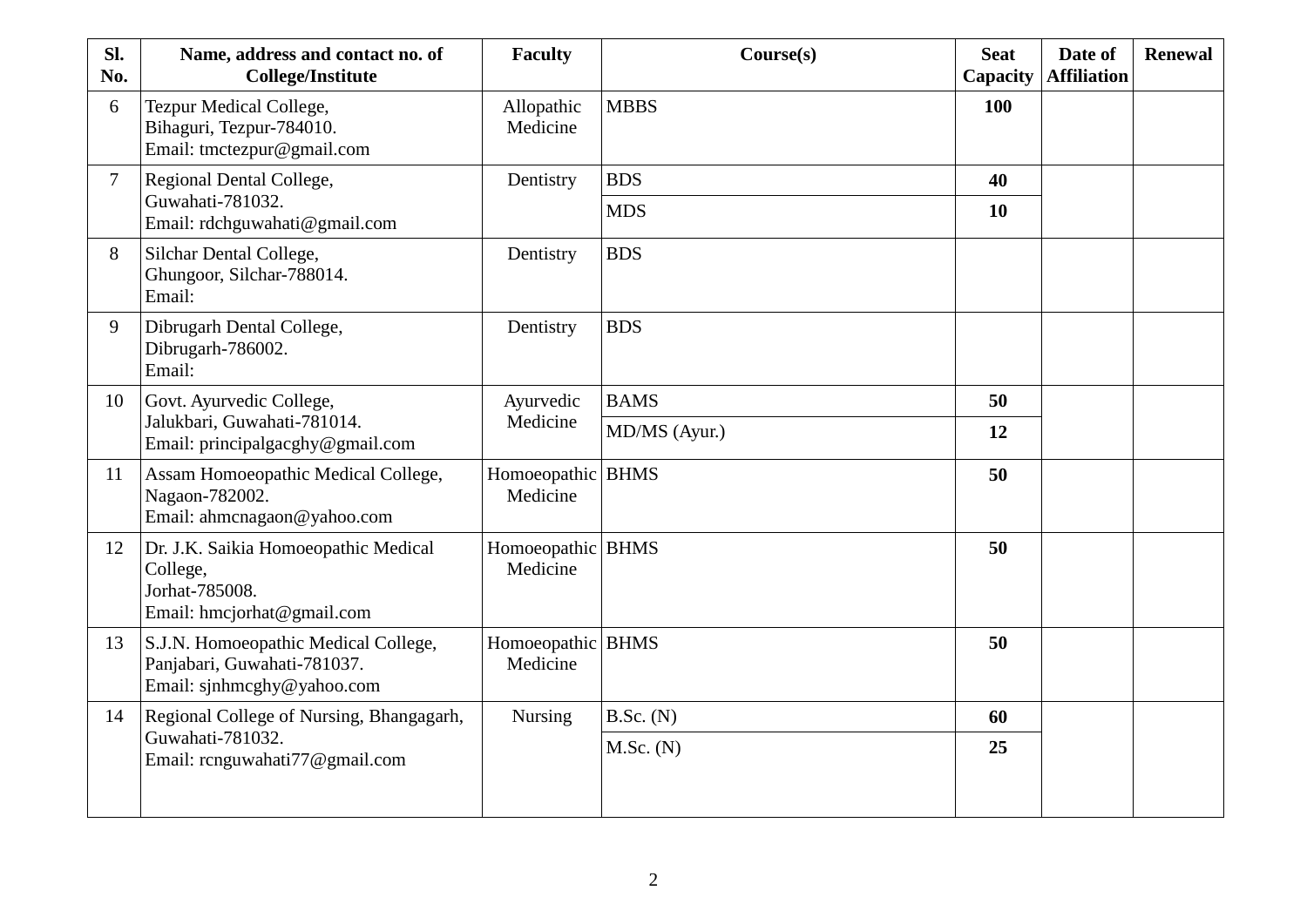| Sl.<br>No.                          | Name, address and contact no. of<br><b>College/Institute</b>                                                                      | <b>Faculty</b> | Course(s)            | <b>Seat</b><br>Capacity | Date of<br><b>Affiliation</b> | <b>Renewal</b> |
|-------------------------------------|-----------------------------------------------------------------------------------------------------------------------------------|----------------|----------------------|-------------------------|-------------------------------|----------------|
| 15                                  | B. Sc. Nursing College,<br>Dibrugarh-786002.<br>Email: principal.ncd@gmail.com                                                    | <b>Nursing</b> | B.Sc. (N)            | 60                      |                               |                |
| 16                                  | B. Sc. Nursing College,<br>Ghungoor, Silchar-788014.<br>Email:<br>bscnursingcollegesilcharprinci@gmail.com                        | Nursing        | B.Sc. (N)            | 60                      |                               |                |
| 17                                  | Assam Oil College of Nursing,<br>Indian Oil Corporation,<br>Assam Oil Division, Digboi-786171.<br>Email: aocn.indianoil@gmail.com | <b>Nursing</b> | B.Sc. (N)            | 30                      |                               |                |
| <b>Private Nursing Institutions</b> |                                                                                                                                   |                |                      |                         |                               |                |
| 18                                  | Army Institute of Nursing,<br>151 Base Hospital, Basistha, Guwahati-<br>781029.<br>Email: ainguwahati@yahoo.co.in                 | <b>Nursing</b> | B.Sc. (N)            | 50                      |                               |                |
|                                     |                                                                                                                                   |                | $M.Sc.$ (N)          | 20                      |                               |                |
| 19                                  | Arya Nursing College,                                                                                                             | <b>Nursing</b> | B.Sc. (N)            | 60                      |                               |                |
|                                     | Niz Sundarighopa, Chowkigate, Changsari-<br>781101.<br>Email: aryanursingacademy@yahoo.co.in                                      |                | Post Basic B.Sc. (N) | 30                      |                               |                |
| 20                                  | Asian Institute of Nursing Education,<br>Ganeshguri, Guwahati-781005.<br>Email: aine.guwahati@yahoo.com                           | <b>Nursing</b> | Post Basic B.Sc. (N) | 25                      |                               |                |
| 21                                  | Sankar Madhab College of Nursing,                                                                                                 | <b>Nursing</b> | B.Sc. (N)            | 60                      |                               |                |
|                                     | (down town Charity Trust),<br>Dispur, Guwahati-781006.<br>Email: principal_smcon@hotmail.com                                      |                | Post Basic B.Sc. (N) | 60                      |                               |                |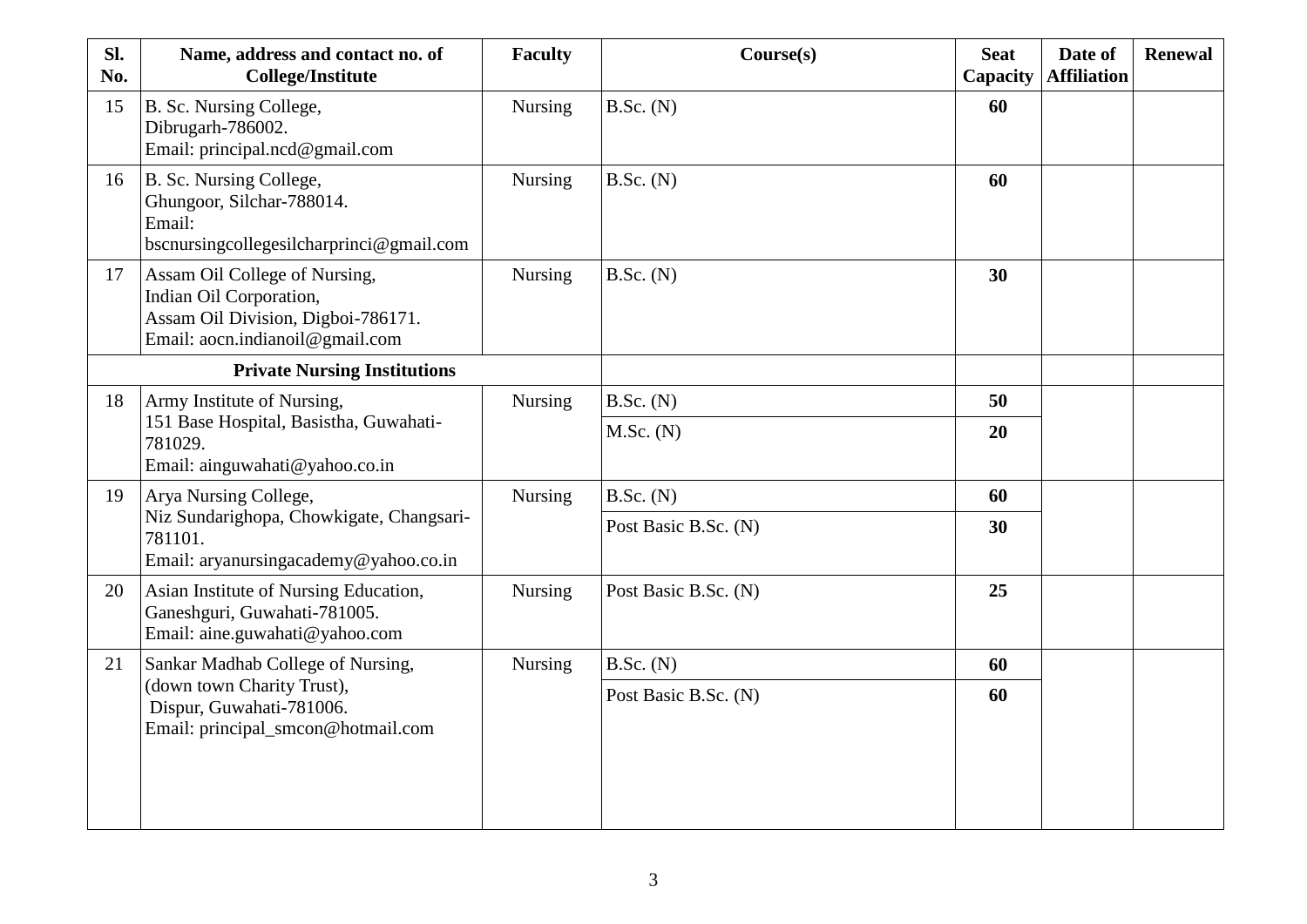| Sl.<br>No. | Name, address and contact no. of<br><b>College/Institute</b>                                                                           | <b>Faculty</b> | Course(s)            | <b>Seat</b><br>Capacity | Date of<br><b>Affiliation</b> | <b>Renewal</b> |
|------------|----------------------------------------------------------------------------------------------------------------------------------------|----------------|----------------------|-------------------------|-------------------------------|----------------|
| 22         | CPMS College of Nursing, (Purbanchal                                                                                                   | <b>Nursing</b> | B.Sc. (N)            | 80                      |                               |                |
|            | Educational Welfare Society), RGB Road,<br>Guwahati-781006.                                                                            |                | Post Basic B.Sc. (N) | 20                      |                               |                |
|            | Email: pewsghy@gmail.com                                                                                                               |                | M.Sc. (N)            | 5                       |                               |                |
| 23         | Hayat Institute of Nursing Education,<br>Odalbakra, Lalganesh, Guwahati-781034.<br>Email: hineassam@gmail.com                          | <b>Nursing</b> | B.Sc. (N)            | 60                      |                               |                |
| 24         | International Hospital College of Nursing,<br>Dr. R.P. Road, Upasana Palace, Guwahati-<br>781006.<br>Email:                            | <b>Nursing</b> | B.Sc. (N)            | 40                      |                               |                |
| 25         | Dispur Nursing Institute,<br>House No.51, Near Basistha Mandir,<br>Basistha, Guwahati-781029.<br>Email: dishosp@gmail.com              | <b>Nursing</b> | B.Sc. (N)            |                         |                               |                |
| 26         | College of Nursing, NEMCARE<br>Foundation,<br>Mirza, Santipur, Assam, PIN-781125.<br>Email:<br>collegeofnursing.nemcare@gmail.com      | <b>Nursing</b> | B.Sc. (N)            | 20                      |                               |                |
| 27         | Jorhat Institute of Nursing<br>Kakojan, Sonari Gaon, Jorhat-785107.<br>Email:                                                          | <b>Nursing</b> | B.Sc. (N)            | 30                      |                               |                |
| 28         | Pratiksha College of Nursing,<br>Hengrabari, Barbari, Guwahati-781036.<br>Email: contact@pratiksha-edu.in                              | <b>Nursing</b> | B.Sc. (N)            |                         |                               |                |
| 29         | Rahman Institute of Nursing and<br>Paramedical Sciences,<br>VIP Road, Sixmile, Guwahati-78122 (for<br>B.Sc. Nursing Course).<br>Email: | <b>Nursing</b> | B.Sc. (N)            | 60                      |                               |                |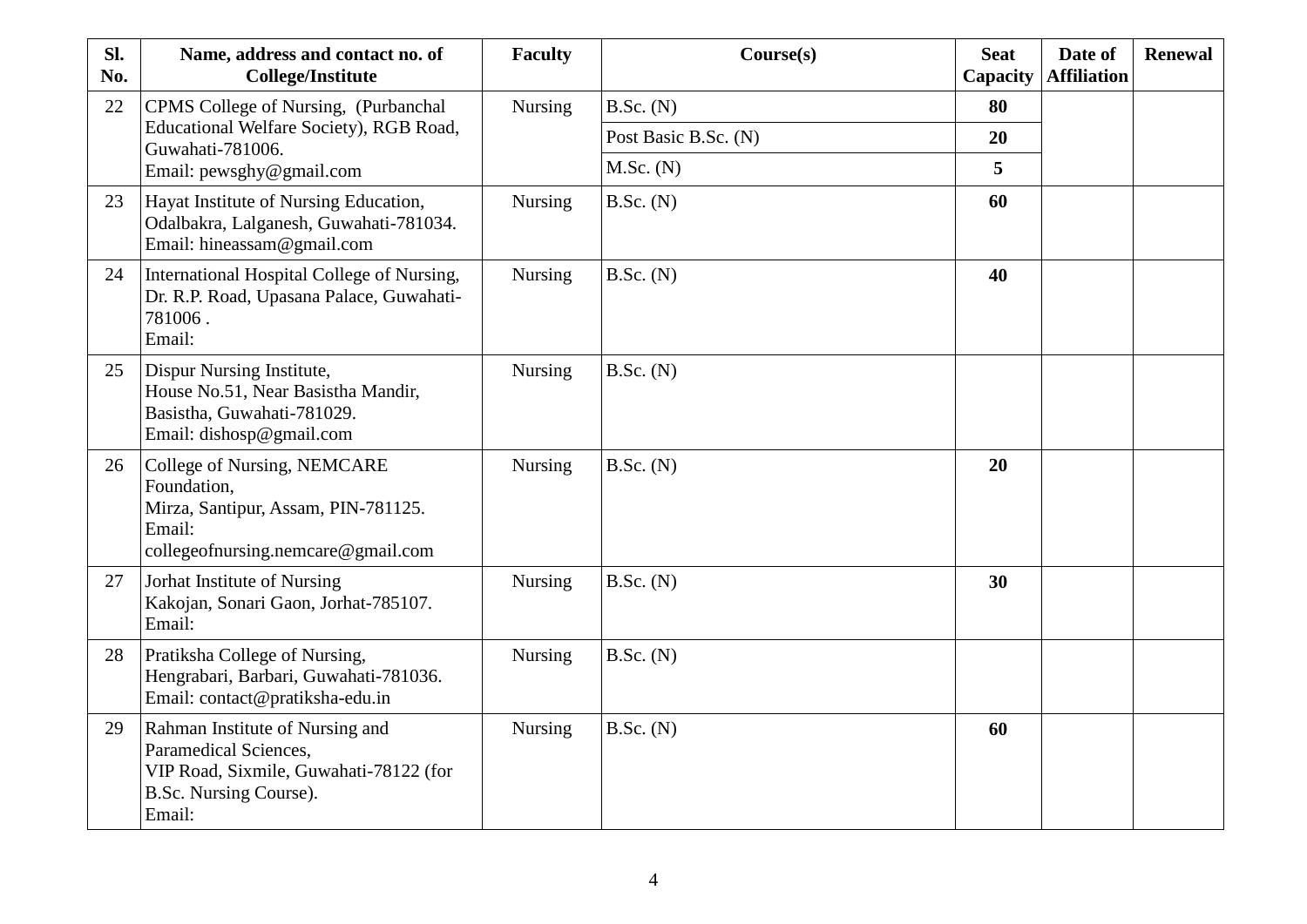| Sl.<br>No. | Name, address and contact no. of<br><b>College/Institute</b>                                                                                 | <b>Faculty</b>                      | Course(s) | <b>Seat</b><br>Capacity | Date of<br><b>Affiliation</b> | <b>Renewal</b> |
|------------|----------------------------------------------------------------------------------------------------------------------------------------------|-------------------------------------|-----------|-------------------------|-------------------------------|----------------|
| 30         | Rahman Hospitals Private Limited,<br>VIP Road, Sixmile, Guwahati-<br>781022 (for M.Sc. Nursing Course).<br>Email:                            | <b>Nursing</b>                      | M.Sc. (N) | 10                      |                               |                |
| 31         | Institute of Pharmacy, Gauhati Medical<br>College,<br>Guwahati-781032.<br>Email:                                                             | Pharmacy                            | D. Pharm. | 60                      |                               |                |
| 32         | Institute of Pharmacy, Assam Medical                                                                                                         | Pharmacy                            | D. Pharm. | 100                     |                               |                |
|            | College,<br>Dibrugarh-786002.<br>Email:                                                                                                      |                                     | B. Pharm. |                         |                               |                |
| 33         | Institute of Pharmacy, Silchar Medical<br>College,<br>Silchar-788014.<br>Email:                                                              | Pharmacy                            | D. Pharm. | 40                      |                               |                |
|            | <b>Private Institute of Pharmacy</b>                                                                                                         |                                     |           |                         |                               |                |
| 34         | <b>HUDA</b> Group of Institutions,<br>P.O. Mowamari, Nagaon, Pin-782140.<br>Email: raju_samaguri@rediffmail.com;<br>Rajuborah70002@gmail.com | Allied Health D. Pharm.<br>Sciences |           | 60                      |                               |                |
| 35         | Pratiksha Institute of Pharmaceutical<br>Sciences, Guwahati-<br>Email:                                                                       | Allied Health D. Pharm.<br>Sciences |           |                         |                               |                |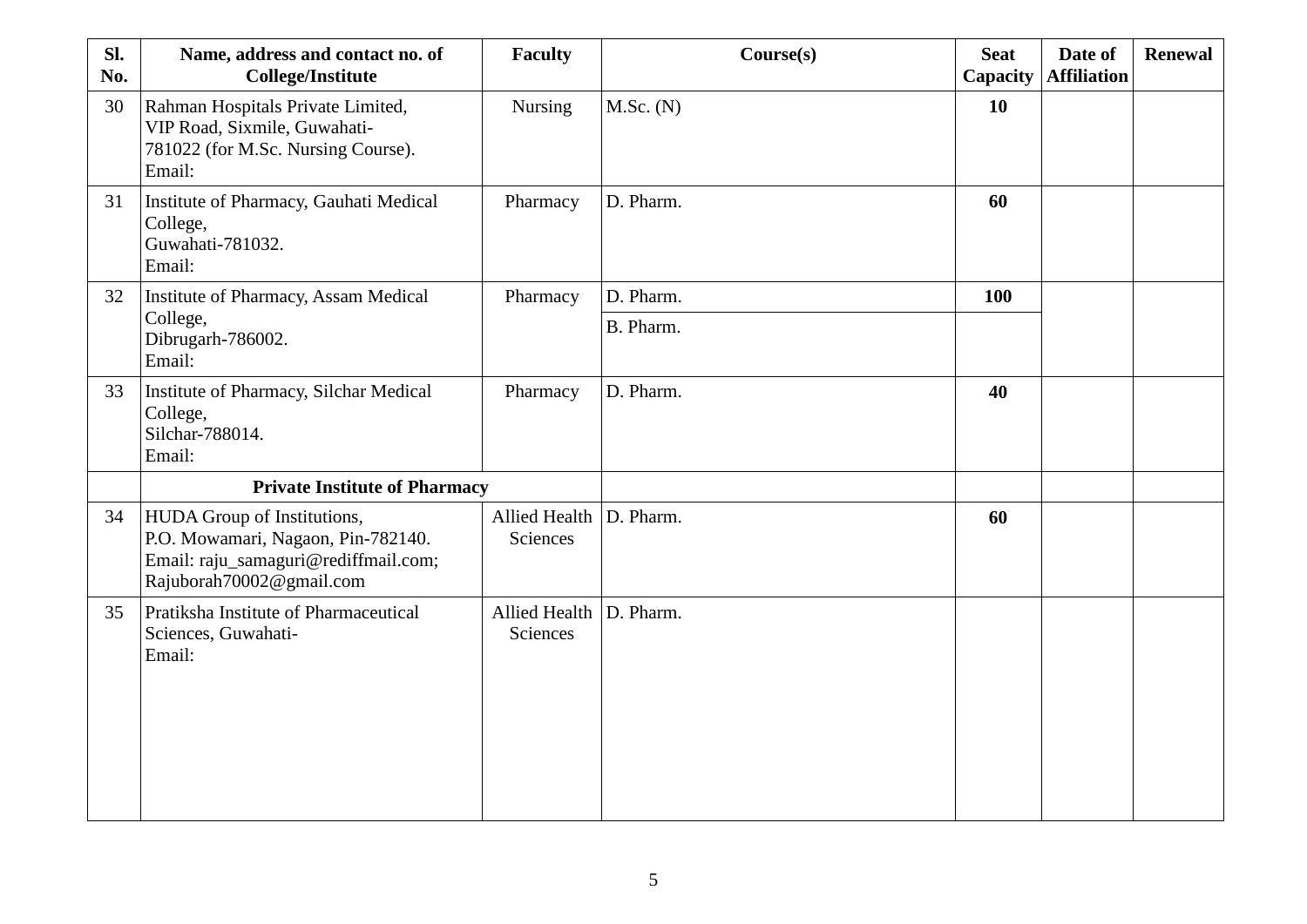| SI.<br>No. | Name, address and contact no. of<br><b>College/Institute</b> | <b>Faculty</b>                   | Course(s)                                                                     | <b>Seat</b><br>Capacity | Date of<br><b>Affiliation</b> | <b>Renewal</b> |
|------------|--------------------------------------------------------------|----------------------------------|-------------------------------------------------------------------------------|-------------------------|-------------------------------|----------------|
| 36         | Institute of Paramedical Sciences,<br>Guwahati-781032.       | Allied Health<br>Sciences        | Diploma in Cardiac Care Technology<br>(DCCT)                                  | $\overline{\mathbf{4}}$ |                               |                |
|            | Email:                                                       |                                  | Diploma in Dialysis Technician Course                                         | $\overline{3}$          |                               |                |
|            |                                                              |                                  | Diploma in Physiotherapy (DPT)                                                | <b>10</b>               |                               |                |
|            |                                                              |                                  | Diploma in Physicians Assistant Course                                        | 6                       |                               |                |
|            |                                                              |                                  | Diploma in I.C.U. Technology                                                  | <b>10</b>               |                               |                |
|            |                                                              |                                  | Diploma in O.T. Technology<br>(OT+Anaesthesia+Endoscopy)                      | $\overline{\mathbf{4}}$ |                               |                |
|            |                                                              |                                  | Diploma in Emergency and First Aid                                            | $\overline{2}$          |                               |                |
|            |                                                              |                                  | Diploma in Medical Laboratory<br>Technology(DMLT)                             | 60                      |                               |                |
|            |                                                              |                                  | Diploma in Medical Radiographic<br>Technology (DMRT)<br>(X-Ray, CT Scan, MRI) | 11                      |                               |                |
| 37         | Institute of Paramedical Sciences,<br>Dibrugarh-786002.      | <b>Allied Health</b><br>Sciences | Diploma in Cardiac Care Technology<br>(DCCT)                                  | $\overline{\mathbf{4}}$ |                               |                |
|            | Email: gagaijiban@yahoo.com                                  |                                  | Diploma in Physiotherapy (DPT)                                                | 10                      |                               |                |
|            |                                                              |                                  | Diploma in Physicians Assistant Course                                        | 6                       |                               |                |
|            |                                                              |                                  | Diploma in I.C.U. Technology                                                  | 5                       |                               |                |
|            |                                                              |                                  | Diploma in O.T. Technology<br>(OT+Anaesthesia+Endoscopy)                      | $\overline{2}$          |                               |                |
|            |                                                              |                                  | Diploma in Emergency and First Aid                                            | $\overline{3}$          |                               |                |
|            |                                                              |                                  | Diploma in Medical Laboratory Technology<br>(DMLT)                            | 50                      |                               |                |
|            |                                                              |                                  | Diploma in Medical Radiographic<br>Technology (DMRT) (X-Ray, CT Scan, MRI)    | 10                      |                               |                |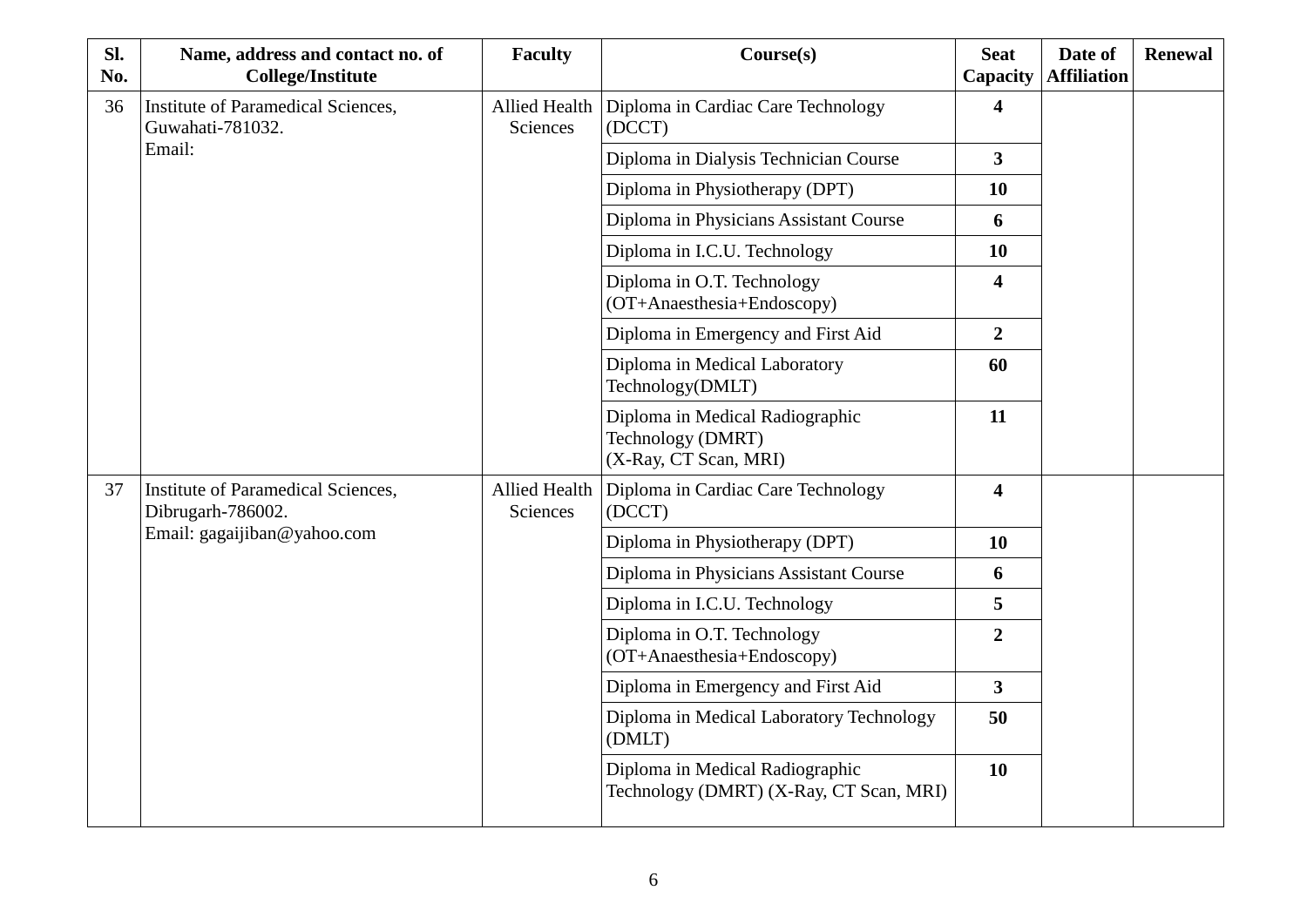| SI.<br>No. | Name, address and contact no. of<br><b>College/Institute</b>  | <b>Faculty</b>                     | Course(s)                                                                     | <b>Seat</b><br>Capacity | Date of<br><b>Affiliation</b> | <b>Renewal</b> |
|------------|---------------------------------------------------------------|------------------------------------|-------------------------------------------------------------------------------|-------------------------|-------------------------------|----------------|
| 38         | <b>Institute of Paramedical Sciences, Silchar-</b><br>788014. | Allied Health<br>Sciences          | Diploma in Cardiac Care Technology<br>(DCCT)                                  | $\overline{2}$          |                               |                |
|            | Email: d151964p@gmail.com                                     |                                    | Diploma in Physiotherapy (DPT)                                                | $\overline{3}$          |                               |                |
|            |                                                               |                                    | Diploma in Physicians Assistant Course                                        | 4                       |                               |                |
|            |                                                               |                                    | Diploma in I.C.U. Technology                                                  | 3                       |                               |                |
|            |                                                               |                                    | Diploma in O.T. Technology<br>(OT+Anaesthesia+Endoscopy)                      | 3                       |                               |                |
|            |                                                               | Diploma in Emergency and First Aid | $\overline{2}$                                                                |                         |                               |                |
|            |                                                               |                                    | Diploma in Medical Laboratory Technology<br>(DMLT)                            | 20                      |                               |                |
|            |                                                               |                                    | Diploma in Medical Radiographic<br>Technology (DMRT)<br>(X-Ray, CT Scan, MRI) | $\overline{\mathbf{3}}$ |                               |                |
| 39         | Institute of Paramedical Sciences, Jorhat-<br>785001.         | <b>Allied Health</b><br>Sciences   | Diploma in Cardiac Care Technology<br>(DCCT)                                  | $\overline{\mathbf{3}}$ |                               |                |
|            | Email:                                                        |                                    | Diploma in Physiotherapy (DPT)                                                | 10                      |                               |                |
|            |                                                               |                                    | Diploma in Physicians Assistant Course                                        | 6                       |                               |                |
|            |                                                               |                                    | Diploma in I.C.U. Technology                                                  | 10                      |                               |                |
|            |                                                               |                                    | Diploma in O.T. Technology<br>(OT+Anaesthesia+Endoscopy)                      | 4                       |                               |                |
|            |                                                               |                                    | Diploma in Emergency and First Aid                                            | $\overline{2}$          |                               |                |
|            |                                                               |                                    | Diploma in Medical Laboratory Technology<br>(DMLT)                            | 20                      |                               |                |
|            |                                                               |                                    | Diploma in Medical Radiographic<br>Technology (DMRT)<br>(X-Ray, CT Scan, MRI) | 5                       |                               |                |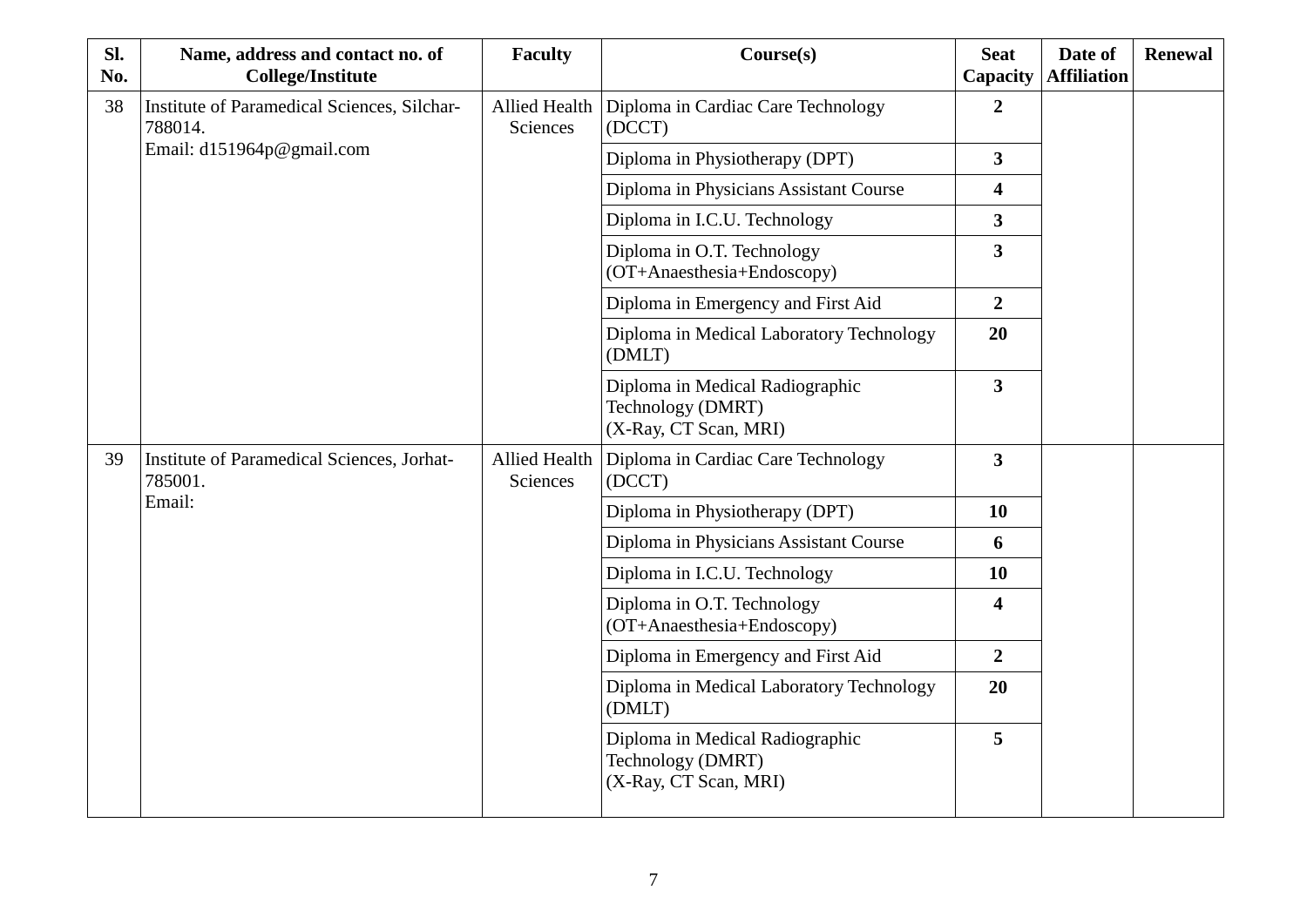| SI.<br>No. | Name, address and contact no. of<br><b>College/Institute</b>                             | <b>Faculty</b>                   | Course(s)                                                                                                           | <b>Seat</b><br>Capacity                             | Date of<br><b>Affiliation</b> | <b>Renewal</b> |
|------------|------------------------------------------------------------------------------------------|----------------------------------|---------------------------------------------------------------------------------------------------------------------|-----------------------------------------------------|-------------------------------|----------------|
| 40         | Institute of Paramedical Sciences, Barpeta.                                              |                                  | Allied Health Diploma in Physiotherapy (DPT)                                                                        | 5                                                   |                               |                |
|            | Email:                                                                                   | Sciences                         | Diploma in Physicians Assistant Course                                                                              | $\overline{2}$                                      |                               |                |
|            |                                                                                          |                                  | Diploma in I.C.U. Technology                                                                                        | 4                                                   |                               |                |
|            |                                                                                          |                                  | Diploma in O.T. Technology<br>(OT+Anaesthesia+Endoscopy)                                                            | 4                                                   |                               |                |
|            |                                                                                          |                                  | Diploma in Emergency and First Aid                                                                                  | $\overline{2}$                                      |                               |                |
|            |                                                                                          |                                  | Diploma in Medical Laboratory Technology<br>(DMLT)                                                                  | 10                                                  |                               |                |
|            |                                                                                          |                                  | Diploma in Medical Radiographic<br>Technology (DMRT)<br>(X-Ray, CT Scan, MRI)                                       | 5                                                   |                               |                |
|            | <b>Private Institutes of Allied Health Sciences</b>                                      |                                  |                                                                                                                     |                                                     |                               |                |
| 41         | Dr. B. Borooah Cancer Institute                                                          | <b>Allied Health</b><br>Sciences | 2 Years Diploma in Radiographic Technology                                                                          | 10                                                  |                               |                |
|            | Gopinath Nagar, Guwahati-781016.<br>Email: bbci_info@yahoo.co.in;<br>info@bbcionline.org |                                  | 2 Years Diploma in Medical Laboratory<br>Technology (Sciences)                                                      | <b>10</b>                                           |                               |                |
|            |                                                                                          |                                  | 2 Years Diploma in Anaesthesia Technician                                                                           | 10                                                  |                               |                |
|            |                                                                                          |                                  | 2 Years PG Diploma Programme in<br>Radiography                                                                      | 6                                                   |                               |                |
|            |                                                                                          |                                  | 1 Year Certificate Course Cytotechnology                                                                            | $\overline{\mathbf{4}}$                             |                               |                |
|            |                                                                                          |                                  | 1 Year Diploma Course in OT and CSSD<br>Technology                                                                  | 10                                                  |                               |                |
|            |                                                                                          |                                  | <b>MD</b> Radiotherapy                                                                                              | $\overline{2}$                                      |                               |                |
|            |                                                                                          |                                  | M.Ch. (Surgical Oncology)<br>M.Ch. (Head & Neck Oncology)<br>M.Ch. (Gynaecologic Oncology)<br>D.M. (Onco Pathology) | $\boldsymbol{2}$<br>$\frac{2}{2}$<br>$\overline{2}$ |                               |                |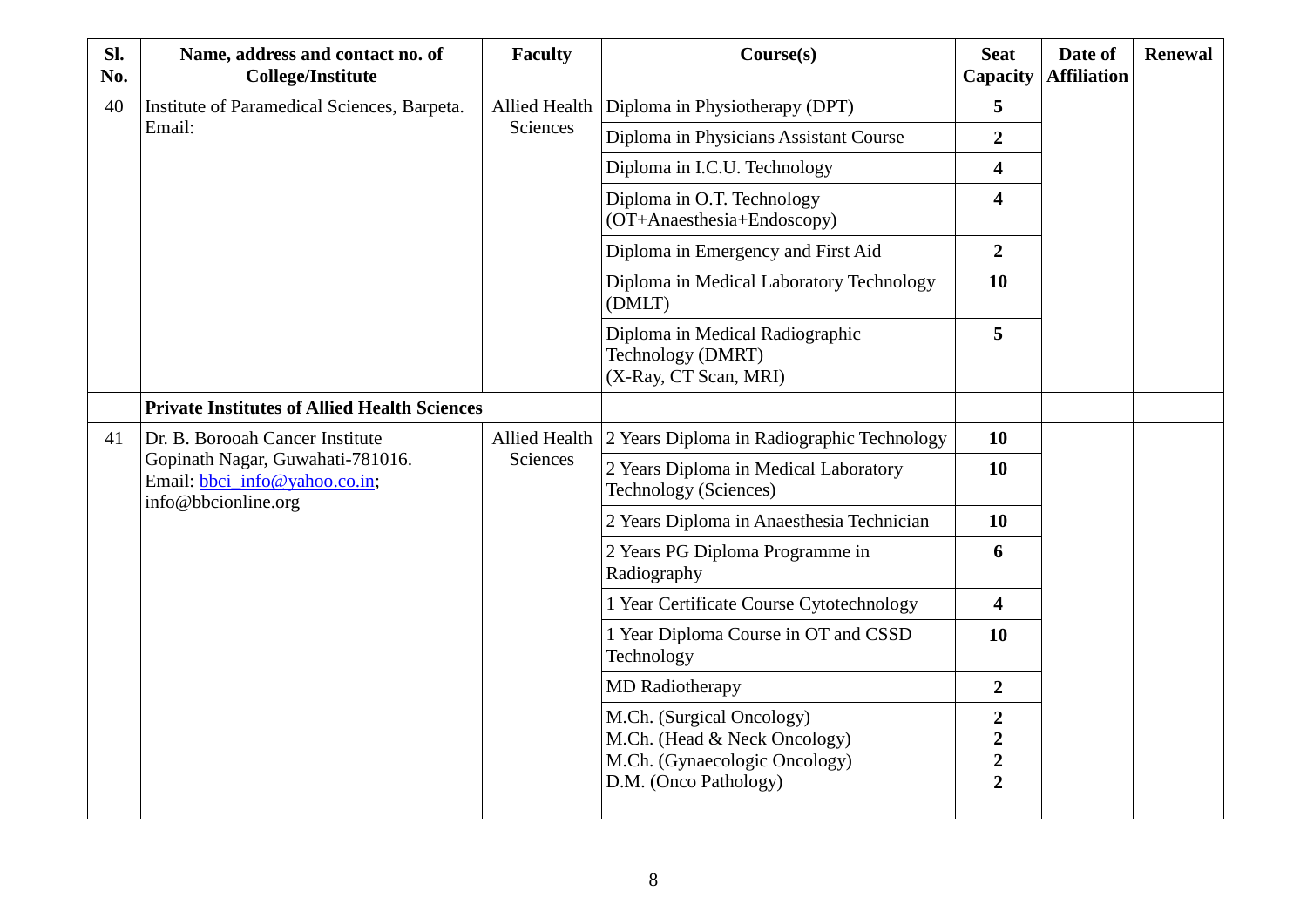| SI.<br>No. | Name, address and contact no. of<br><b>College/Institute</b>                                                                                                     | <b>Faculty</b>                        | Course(s)                                                     | <b>Seat</b><br>Capacity | Date of<br><b>Affiliation</b> | <b>Renewal</b> |
|------------|------------------------------------------------------------------------------------------------------------------------------------------------------------------|---------------------------------------|---------------------------------------------------------------|-------------------------|-------------------------------|----------------|
| 42         | Medical Institute, Jorhat-785001.<br>Email: principalmij123@gmail.com                                                                                            | <b>Sciences</b>                       | Allied Health B.Sc. (Community Health)                        | 100                     |                               |                |
| 43         | <b>Assam Institute of Advanced Studies</b><br>Shanti Path, Zoo Road Tiniali, Guwahati-<br>781024.<br>Email:                                                      | Allied Health BSW<br><b>Sciences</b>  |                                                               | 40                      |                               | Pending        |
| 44         | Sri Sankaradeva Nethralaya                                                                                                                                       | Allied Health   B. Optom.             |                                                               | 20                      |                               |                |
|            | 96, Basistha Road, Guwahati-781028.<br>Email: ssnghy1@gmail.com;<br>ssnsecretary@gmail.com                                                                       | Sciences                              | Diploma in Paramedical Ophthalmic<br><b>Assistant Nursing</b> | 20                      |                               |                |
| 45         | Institute of Paramedical & Management<br>Technology,<br>House No.7, 1 <sup>st</sup> Bye Lane, Sapta Swahid<br>Path, Dispur, Guwahati-781006.<br>Email:           | Allied Health DMLT<br>Sciences        |                                                               | 45                      |                               |                |
| 46         | Down town College of Allied Health<br>Sciences, (down town Charity Trust),<br>Dispur, Guwahati-781006.<br>Email: online@downtowngroup.in;<br>bhriganka@gmail.com | Allied Health   BPT<br>Sciences       |                                                               | 60                      |                               |                |
| 47         | College of Physiotherapy & Medical<br>Sciences, (Purbanchal Educational Welfare<br>Society), RGB Road, Guwahati-781006.<br>Email: ujjalbhatta@gmail.com          | Allied Health   MPT<br>Sciences       |                                                               | 30                      |                               |                |
| 48         | Ridley College of Optometry,<br>C/O. Chandraprabha Eye Hospital, K.K.<br>Handique Path, Jorhat-785001.<br>Email: ridleycollegeoptom@gmail.com                    | Allied Health   B. Optom.<br>Sciences |                                                               | 20                      |                               |                |
| 49         | Ramesh Chandra Saharia Institute of<br>Paramedical Courses, Ramesh Chandra<br>Saharia Educational Trust, Ambikagiri                                              | Allied Health DMLT<br>Sciences        |                                                               | 30                      |                               | Pending        |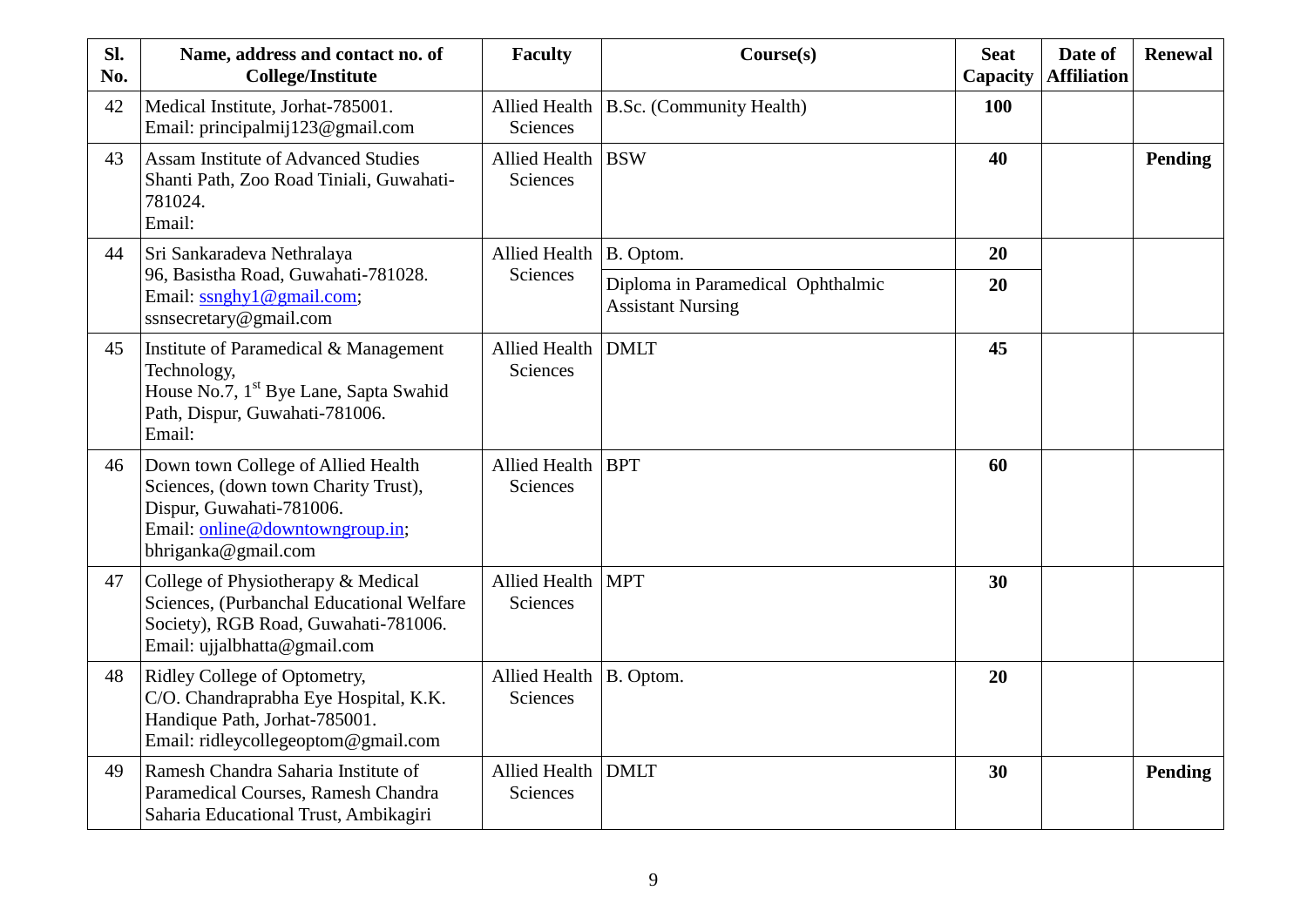|            | Nagar, Guwahati- 781024.<br>Email:                                                                   |                                  |                                                                            |                         |                               |                |
|------------|------------------------------------------------------------------------------------------------------|----------------------------------|----------------------------------------------------------------------------|-------------------------|-------------------------------|----------------|
| Sl.<br>No. | Name, address and contact no. of<br><b>College/Institute</b>                                         | <b>Faculty</b>                   | Course(s)                                                                  | <b>Seat</b><br>Capacity | Date of<br><b>Affiliation</b> | <b>Renewal</b> |
| 50         | Swagat Academy of Medical Science,<br>Shantipur, Guwahati-781009.<br>Email: swagathospital@gmail.com | <b>Allied Health</b><br>Sciences |                                                                            | 8                       |                               | Pending        |
| 51         | Regional College of Paramedical Health                                                               | Allied Health BMLT               |                                                                            | 50                      |                               |                |
|            | Sciences,<br>Bye lane-2, Patarkuchi Lane, Beside<br>Dichang Resort, P.O. Tepesia, P.S. Sonapur,      | Sciences                         | <b>DMLT</b>                                                                | 30                      |                               |                |
|            |                                                                                                      |                                  | <b>BPT</b>                                                                 | 50                      |                               |                |
|            | Dist. Kamrup (M), Pin-782402.<br>Email: edu0regional@gmail.com                                       |                                  | <b>DPT</b>                                                                 | 20                      |                               |                |
| 52         | Asian Institute of Paramedical Sciences,                                                             | Allied Health DMLT               |                                                                            | 100                     |                               |                |
|            | Opp. 10th APBN, Kahilipara, Guwahati.<br>Email: aips.guwahati@gmail.com                              | Sciences                         | <b>DPT</b>                                                                 | 50                      |                               |                |
| 53         | Dispur Paramedical & Nursing Institute,                                                              | Allied Health                    | Diploma in I.C.U. Technology                                               | 15                      |                               |                |
|            | House No.51, Near Basistha Mandir,<br>Basistha, Guwahati-781029.                                     | Sciences                         | Diploma in Dialysis Technician Course                                      | 15                      |                               |                |
|            | Email: dpridispur@rediffmail.com                                                                     |                                  | Diploma in Medical Laboratory Technology<br>(DMLT)                         | 35                      |                               |                |
|            |                                                                                                      |                                  | Diploma in Medical Radiographic<br>Technology (DMRT) (X-Ray, CT Scan, MRI) | 12                      |                               |                |
|            |                                                                                                      |                                  | Diploma in O.T. Technology<br>(OT+Anaesthesia+Endoscopy)                   | 12                      |                               |                |
|            |                                                                                                      |                                  | Diploma in Emergency and First Aid                                         | 15                      |                               |                |
|            |                                                                                                      |                                  |                                                                            |                         |                               |                |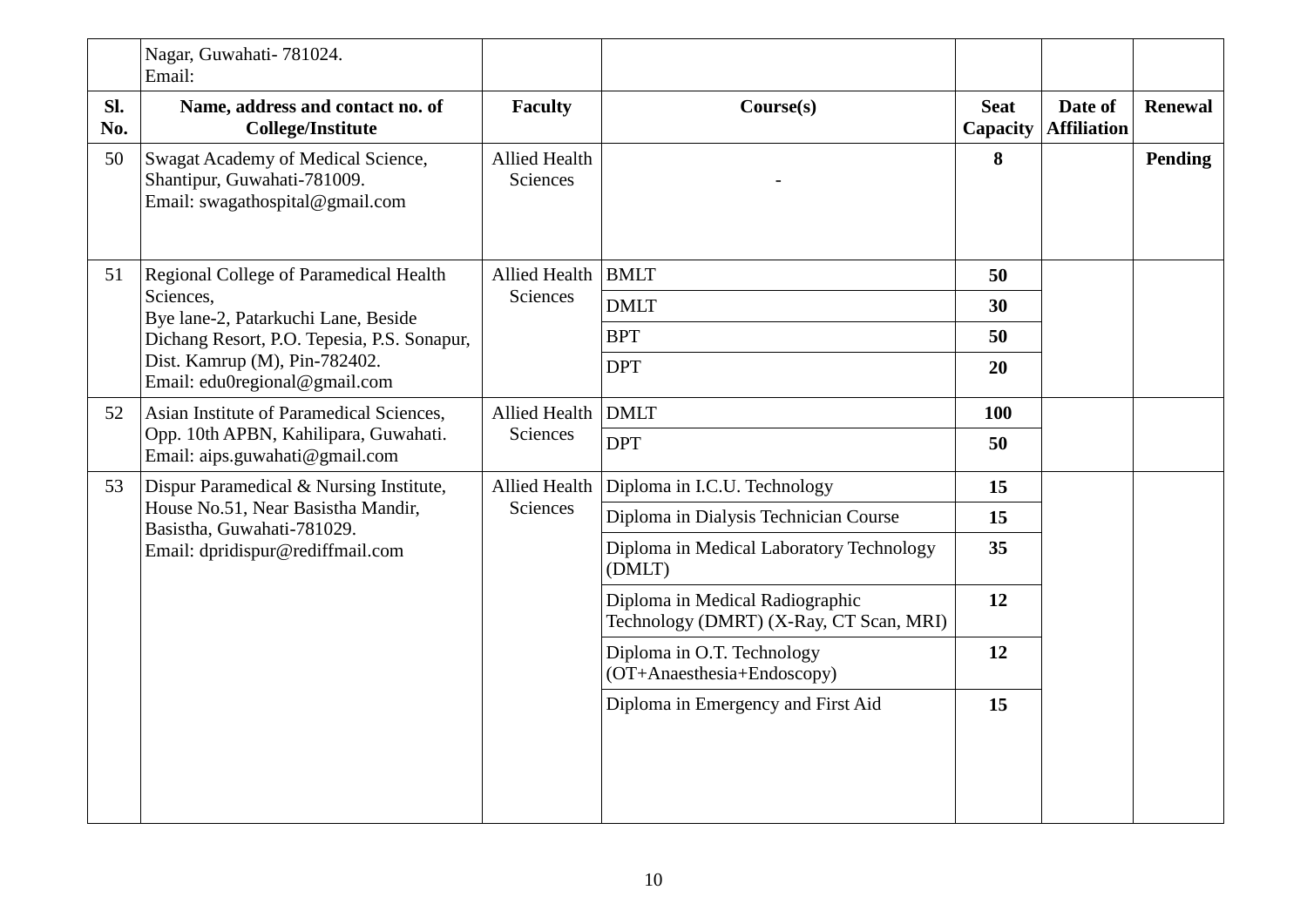| SI.<br>No. | Name, address and contact no. of<br><b>College/Institute</b>                                                         | <b>Faculty</b>                           | Course(s)                                                                  | <b>Seat</b><br>Capacity | Date of<br><b>Affiliation</b> | <b>Renewal</b> |
|------------|----------------------------------------------------------------------------------------------------------------------|------------------------------------------|----------------------------------------------------------------------------|-------------------------|-------------------------------|----------------|
| 54         | Institute of Medical & Allied Health<br>Sciences, (GNRC Ltd.)                                                        | <b>Sciences</b>                          | Allied Health   Diploma in Cardiac Care Technology<br>(DCCT)               | 6                       |                               |                |
|            | Guwahati-781019.<br>Email: gnrchospitals@gmail.com                                                                   |                                          | Diploma in Physiotherapy (DPT)                                             | 10                      |                               |                |
|            |                                                                                                                      |                                          | Diploma in Physicians Assistant Course                                     | 10                      |                               |                |
|            |                                                                                                                      |                                          | Diploma in I.C.U. Technology                                               | 10                      |                               |                |
|            |                                                                                                                      |                                          | Diploma in O.T. Technology                                                 | 8                       |                               |                |
|            |                                                                                                                      |                                          | Diploma in Emergency and First Aid                                         | 10                      |                               |                |
|            |                                                                                                                      |                                          | Diploma in Medical Laboratory Technology<br>(DMLT)                         | 12                      |                               |                |
|            |                                                                                                                      |                                          | Diploma in Medical Radiographic<br>Technology (DMRT) (X-Ray, CT Scan, MRI) | 15                      |                               |                |
| 55         | Indian Yoga Culture & Yoga Therapy<br>Centre, Opp. Railway Central Hospital,<br>Maligaon, Guwahati-781011.<br>Email: | Sciences                                 | Allied Health   B. Sc. (Yoga and Naturopathy)                              | 60                      |                               | Pending        |
| 56         | <b>Regional Medical Research Centre, Post</b><br>Box No. 105, Dibrugarh-786001.<br>Email: icmrrcdi@nic.in            | Allied Health   Ph.D.<br><b>Sciences</b> |                                                                            |                         |                               |                |
| 57         | <b>GEA National College,</b>                                                                                         | Allied Health DMLT                       |                                                                            | 100                     |                               |                |
|            | Udayachal Path, Christian Basti,<br>(Near IGNOU, GMCH Road), Guwahati-<br>781005.<br>Email: director.gea@gmail.com   | <b>Sciences</b>                          | <b>DPT</b>                                                                 | 60                      |                               |                |
| 58         | Aditya Diagnostic & Hospital,                                                                                        | Allied Health   DMLT                     |                                                                            | 20                      |                               |                |
|            | Bordoloi Avenue, Jalan Nagar, Dibrugarh-<br>786005.                                                                  | Sciences                                 | <b>DPT</b>                                                                 | 20                      |                               |                |
|            | Email: adityahospitalsdib@gmail.com                                                                                  |                                          | <b>DMRT</b>                                                                | 25                      |                               |                |
|            |                                                                                                                      |                                          | Diploma in Dialysis Technician Course                                      | 10                      |                               |                |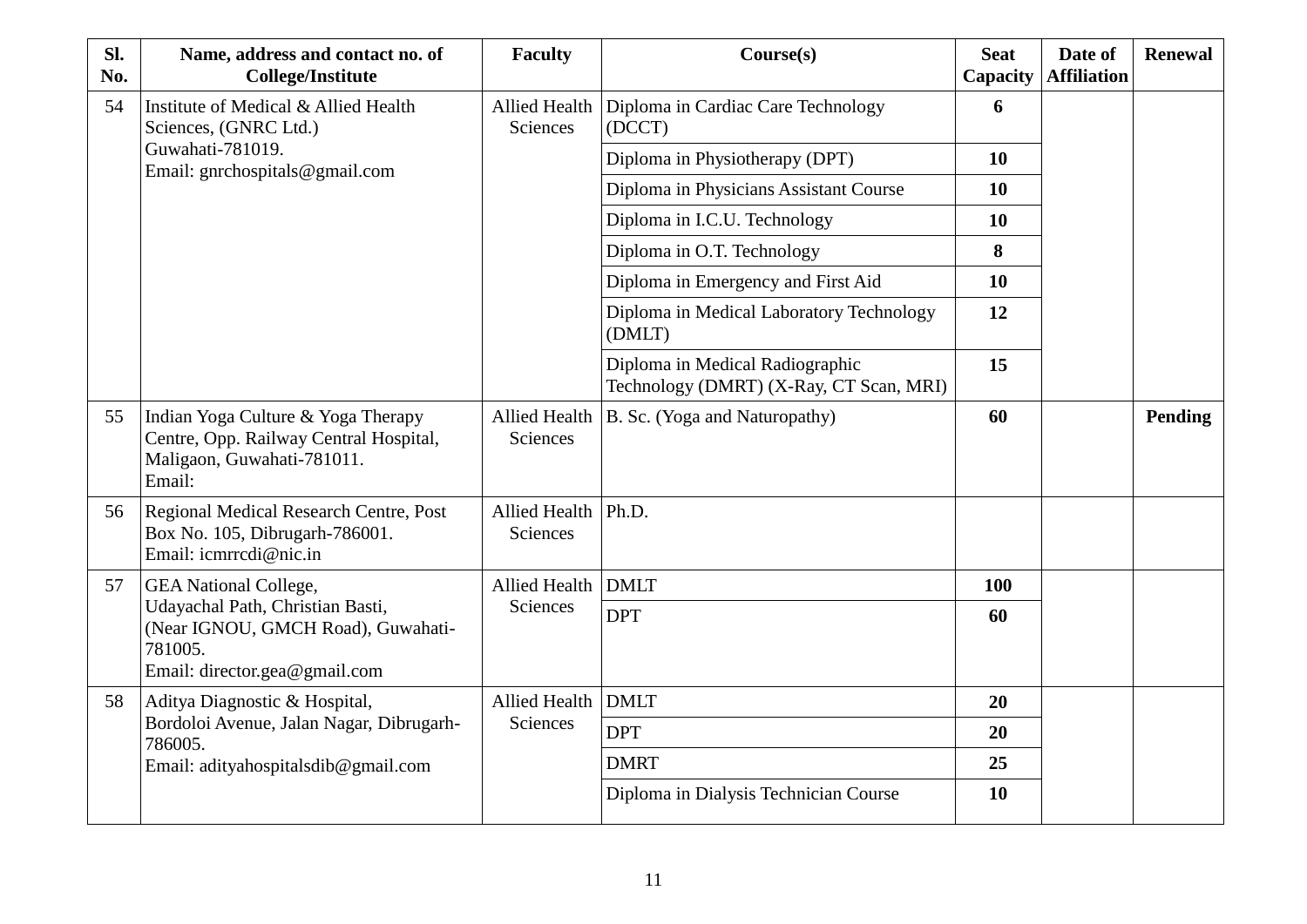| Sl.<br>No. | Name, address and contact no. of<br><b>College/Institute</b>                                                                                                                                                                        | <b>Faculty</b> | Course(s)                  | <b>Seat</b><br>Capacity | Date of<br><b>Affiliation</b> | <b>Renewal</b> |
|------------|-------------------------------------------------------------------------------------------------------------------------------------------------------------------------------------------------------------------------------------|----------------|----------------------------|-------------------------|-------------------------------|----------------|
| 59         | Cancer Hospital, Gauhati Medical College,<br>Guwahati.<br>Email:                                                                                                                                                                    |                |                            |                         |                               |                |
| 60         | LGB Regional Institute of Mental Health,<br>Kalibari Main Road, Mahabhairab, Tezpur-<br>784001.<br>Email: mail@lgbrimh.gov.in                                                                                                       |                |                            |                         |                               |                |
| 61         | <b>NETES</b> Institute of Pharmaceutical Sciences<br>N.H:37, Mirza, Kamrup, Pin-781125.<br>Email: principal.nips@rediffmail.com<br>Contact No. 09854007355/56                                                                       |                | D. Pharm                   |                         |                               |                |
| 62         | Crescent Institute of Pharmacy under<br><b>Crescent Educational Trust,</b><br>29/Milanjyoti Path, Anupam Nagar,<br>Hatigaon, Guwahati-38.<br>www.crescentcollege.org.in<br>+361-2221676, 2221677, Fax: 0361-<br>2221677, 9954218083 |                | D. Pharm                   | 60                      |                               |                |
| 63         | NEF College of Pharmacy,<br>Lokhra, Lalganesh Road, Saukuchi,<br>Guwahati-781040.<br>nefcopghy@gmail.com<br>+91-9435666999                                                                                                          |                | <b>B.Pharm</b><br>D. Pharm | 60<br>60                |                               |                |